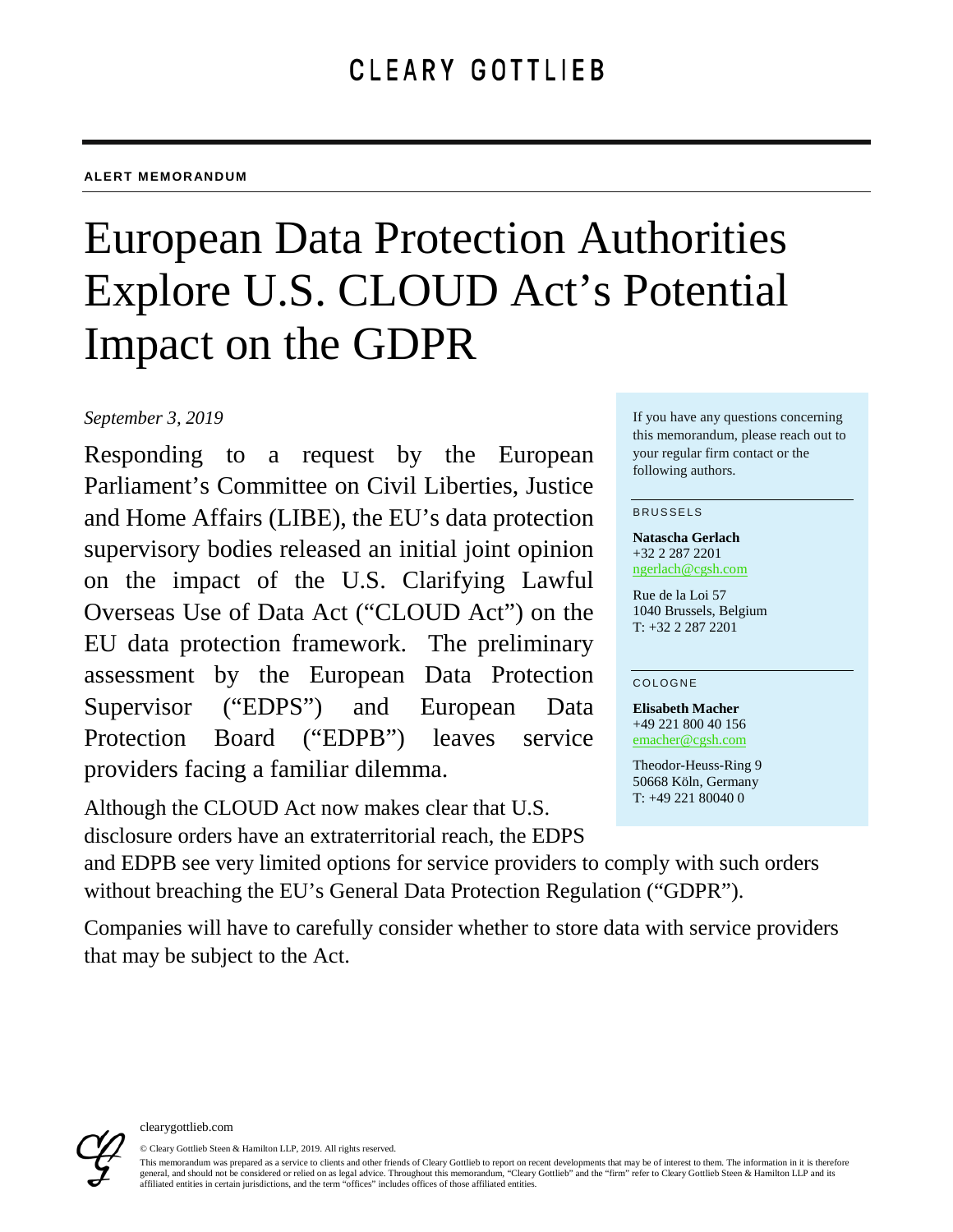# **The CLOUD Act**

The CLOUD Act, signed into law on March 23, 2018, updated portions of the 1986 Stored Communications Act ("SCA"), which prescribes the circumstances under which the U.S. government may compel production of remotely stored electronic communications. Prior to the enactment of the CLOUD Act, the Supreme Court was poised to rule in the *Microsoft Corporation v. United States of America* case on whether the SCA in its previous form permitted the use of a warrant to obtain electronic communications stored by a U.S. company on foreign servers.

The CLOUD Act rendered this case moot by (i) explicitly stating that the SCA's provisions extend to those held abroad; (ii) establishing a framework for service providers to challenge an SCA warrant; (iii) directing courts to conduct a limited comity analysis when deciding whether to quash a warrant; and (iv) authorizing the United States to enter into executive agreements governing cross-border data requests with foreign governments.<sup>[1](#page-1-0)</sup> Notably, however, the CLOUD Act rendered the Microsoft case moot only as it concerns the question of whether U.S. authorities deem its warrants and other court orders to reach information stored abroad: the flip side – specifically, whether foreign jurisdictions agree that U.S. court orders do not conflict with their data protection laws and therefore can reach data stored in their jurisdictions – remains.

## *Express Extraterritoriality*

Memorandum (Apr. 4, 2018),

[https://www.clearygottlieb.com/-/media/files/alert-memos-](https://www.clearygottlieb.com/-/media/files/alert-memos-2018/cloud-act-establishes-framework-to-access-overseas-stored-electronic-communications.pdf)[2018/cloud-act-establishes-framework-to-access-overseas](https://www.clearygottlieb.com/-/media/files/alert-memos-2018/cloud-act-establishes-framework-to-access-overseas-stored-electronic-communications.pdf)[stored-electronic-communications.pdf.](https://www.clearygottlieb.com/-/media/files/alert-memos-2018/cloud-act-establishes-framework-to-access-overseas-stored-electronic-communications.pdf)

extraterritoriality provision is not a new concept. Rather, it "makes explicit in U.S. law the longestablished U.S. and international principle that a company subject to a country's jurisdiction can be required to produce data the company controls, regardless of where it is stored at any point in time."[4](#page-1-3) According to the DOJ, even with the CLOUD Act, much remains the same, including (i) the standard under which U.S. authorities may obtain a warrant and (ii) the fact-specific analysis a U.S. court must undertake to determine whether it has personal jurisdiction over a company.<sup>[5](#page-1-2)</sup>

## *Mechanism For Quashing A Warrant and Required Comity Analysis*

Section 103 of the CLOUD Act adds to the SCA Section 2713, which states that a service provider shall

"possession, custody, or control, regardless of whether such . . . information is located within or outside of the United States."[2](#page-1-1) This extraterritoriality provision aims

disclose information in the service provider's

to reduce barriers for U.S. law enforcement investigations. Yet, as the Department of Justice ("DOJ") acknowledged in its April 2019 white paper, under Section 2713 of the SCA, service providers may have to answer to two conflicting systems of law when asked by authorities in one jurisdiction to disclose communications that are stored abroad in another. [3](#page-1-2)

However, the DOJ also stated that the

The CLOUD Act provides a way for service providers to challenge or move to quash SCA warrants and requires courts to conduct a limited comity analysis when determining whether to block such warrants.

requires each of the more than 60 countries . . . to maintain the legal authority to compel companies in their territory to disclose stored electronic data under their control pursuant to valid legal process, with no exception for data the company stores in another country. . . . [and] Australia, Belgium, Brazil, Canada, Colombia, Denmark, France, Ireland, Mexico, Montenegro, Norway, Peru, Portugal, Serbia, Spain, [and] the United Kingdom" assert such authority.")

<sup>5</sup> *Id*. at 8. For further analysis of the DOJ White Paper, see *DOJ Releases White Paper Addressing Scope & Implications of CLOUD Act*, Cleary Cybersecurity and Privacy Watch post, (Apr. 18, 2019),

https://www.clearycyberwatch.com/2019/04/doj-releaseswhite-paper-addressing-scope-implications-of-cloud-act/.

<span id="page-1-0"></span> <sup>1</sup> For further analysis of the CLOUD Act, see CLOUD Act Establishes Framework To Access Overseas Stored Electronic Communications, Cleary Gottlieb Alert

<span id="page-1-1"></span><sup>&</sup>lt;sup>2</sup> CLOUD Act § 103(a)(1); to be codified at 18 U.S.C. § 2713.

<span id="page-1-2"></span><sup>3</sup> *Promoting Public Safety, Privacy, and the Rule of Law Around the World: The Purpose and Impact of the CLOUD Act* 2, U.S. Dep't of Just. (Apr. 2019) [hereinafter "DOJ White Paper"][, https://www.justice.gov/opa/press](https://www.justice.gov/opa/press-release/file/1153446/download)[release/file/1153446/download.](https://www.justice.gov/opa/press-release/file/1153446/download) 4 *Id.* at 3. See also *id*. at 2-3, 6 n.3 ("The Convention on

<span id="page-1-3"></span>Cybercrime (also called the 'Budapest Convention')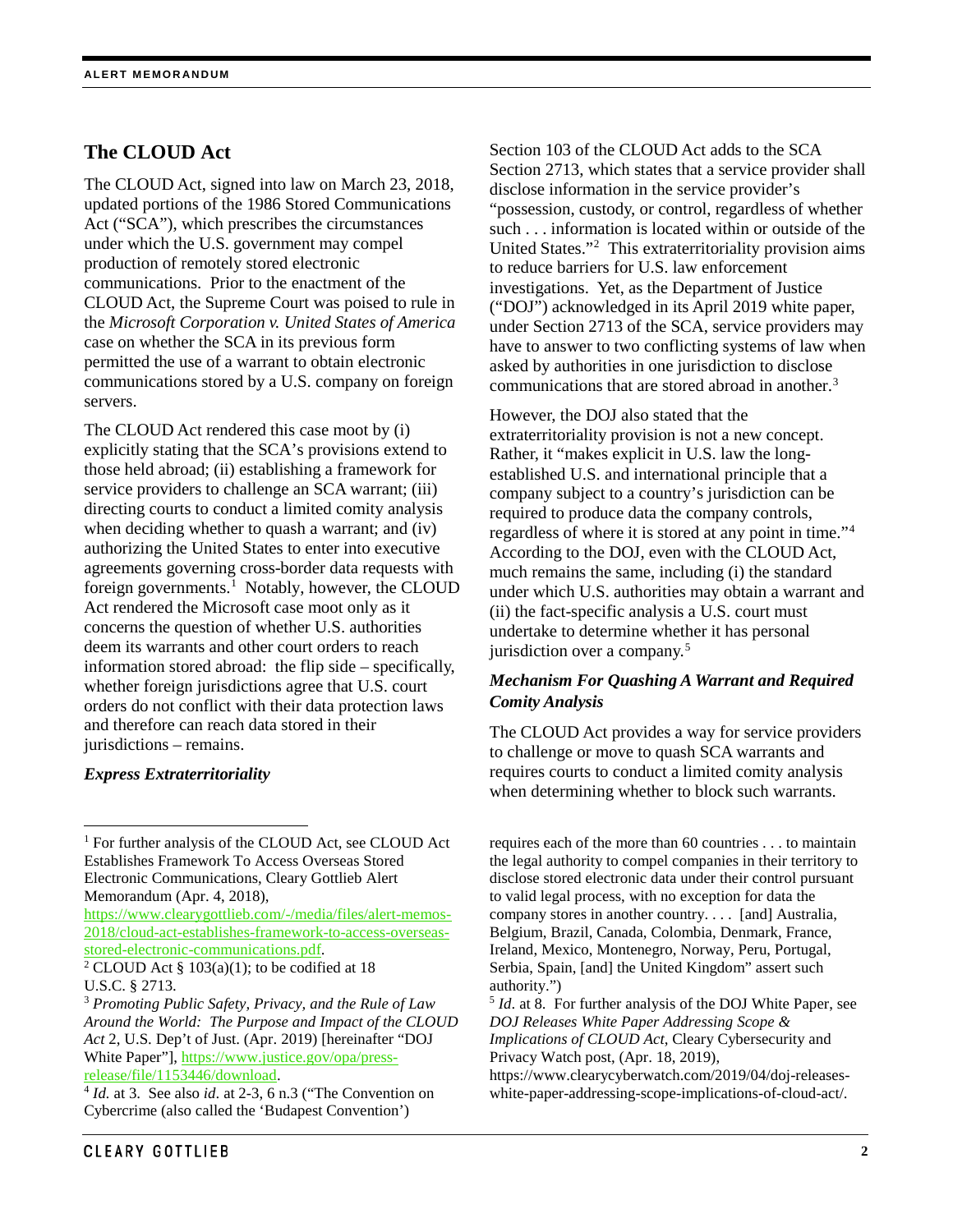This "totality of the circumstances" analysis takes into account the interests of both the U.S. and foreign governments and includes factors such as the availability of alternative means to secure the information, and the extent to which compliance with the court order would undermine important interests of the state where the information is located.

## *Executive Agreements Governing Cross-Border Requests*

The CLOUD Act also allows the U.S. Attorney General to enter into executive agreements with foreign governments, when those foreign governments meet certain privacy and human rights requirements.<sup>[6](#page-2-0)</sup> These bilateral agreements would permit both the United States and the foreign government to access and share data stored abroad. [7](#page-2-1)

According to the DOJ, these executive agreements may lift barriers to reciprocal data sharing (pursuant to qualifying orders in certain types of criminal cases) and may address the concern that many global service providers have about potential liabilities that would stem from violating the disclosure laws of one country when compelled by another to disclose.

Notably however, the DOJ has also emphasized that an executive agreement in and of itself would not (i) impose new obligations on service providers, (ii) establish the U.S. government's or the foreign government's jurisdiction over service providers, or (iii) require either government to compel a service provider to disclose. Rather, "[t]he only legal effect of a CLOUD agreement is to eliminate the legal conflict," (as it concerns qualifying orders) that would exist between U.S. law and foreign law absent the executive agreement. [8](#page-2-2) Ultimately, the executive agreement would require only what is negotiated and agreed to by the U.S. and the foreign government, although any executive agreement would likely "permit U.S.-based global [service providers] to respond directly to foreign legal process in many circumstances."[9](#page-2-3) Of course, if the U.S. or a foreign government seeks data that falls outside of the executed executive agreement, "[the] countr[y] may continue to use their existing legal process . . . but may continue to face a conflict of laws in those circumstances."[10](#page-2-4) Currently, the United States and EU Member States have not entered into any executive agreement under the CLOUD Act.

## **Legal Assessment of the EDPS & EDPB**

Although the CLOUD Act makes clear the *United States' view* on whether U.S. warrants under the SCA apply to data stored abroad, the GDPR imposes strict rules on data processing<sup>[11](#page-2-5)</sup> and transfers of data abroad. The European Commission ("EC") already emphasized in their amicus brief submitted in the *Microsoft* case that, under Article 48 GDPR, "a foreign court order does not, as such, make a transfer lawful" under EU data protection laws. [12](#page-2-6)

The EDPS and EDPB have now undertaken a detailed analysis of the legality of complying with U.S.

<span id="page-2-6"></span><span id="page-2-5"></span><span id="page-2-4"></span><span id="page-2-3"></span><span id="page-2-2"></span><span id="page-2-1"></span><span id="page-2-0"></span><sup>&</sup>lt;sup>6</sup> The foreign government must "afford<sup>[]</sup> robust substantive and procedural protections for privacy and civil liberties in light of the data collection." Factors to be considered in making this determination include (i) "adequate substantive and procedural laws on cybercrime and electronic evidence" as detailed in the Budapest Convention; (ii) "respect for the rule of law and principles of nondiscrimination"; (iii) "adher[ence] to applicable international human rights obligations"; (iv) "clear legal mandates and procedures" for the collection, retention, use, and sharing of data, and "effective oversight of these activities"; (v) "sufficient mechanisms to provide accountability and appropriate transparence regarding the collection and use of electronic data"; and (vi) " [a] demonstrate[d] commitment to . . . the global free flow of information and the open . . . Internet", CLOUD Act § 105(a) amending 18 U.S.C. § 2523(b).<br><sup>7</sup> While U.S. courts have compelled disclosure of data from foreign jurisdictions in U.S. proceedings, the reverse is not

the case. Ironically, the SCA itself prevents disclosure in foreign proceedings by allowing only very limited derogations under which a service provider can disclose, excluding foreign discovery requests. See *Suzlon Energy Ltd. V. Microsoft Corp.* 671 F.3d 726, 728-29 (9th Cir. 2011).

 $8$  DOJ White Paper at 5.<br> $9$  *Id.* at 4.

<sup>&</sup>lt;sup>10</sup> *Id.* at 12. <sup>11</sup> "Processing" means any operation which is performed on personal data, including its collection, use, disclosure, storage and erasure (Article 4(2) GDPR).<br><sup>12</sup> Brief of the European Commission on behalf of the

European Union as *amicus curiae*, *United States of America v. Microsoft Corporation,* Case No. 14-2985, at 14 (Dec. 13, 2017); see also GDPR, Recital 115.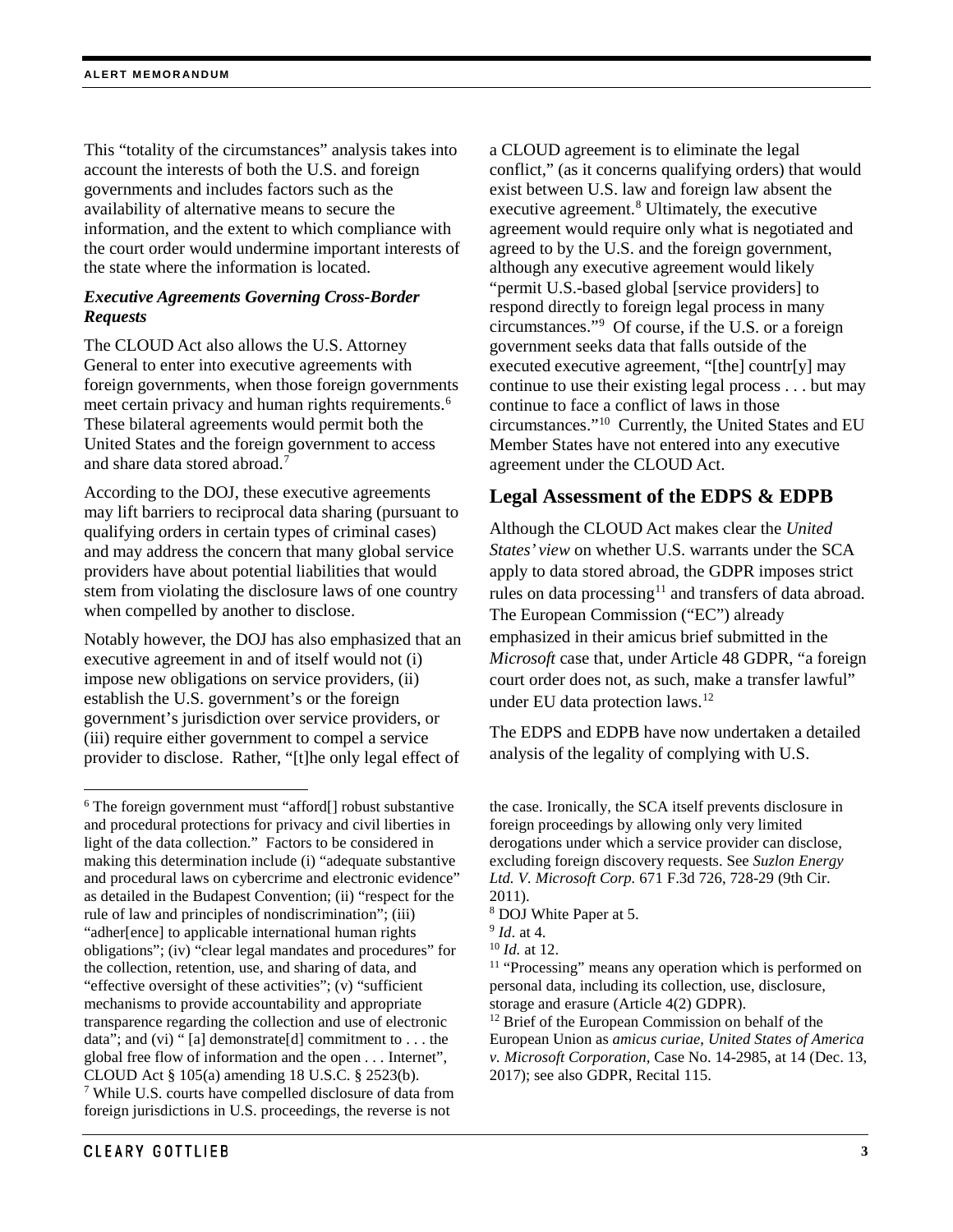warrants from an EU data protection perspective ultimately recommending that the EU seek a dedicated international agreement with the United States.<sup>[13](#page-3-0)</sup>

#### *General Assessment*

The EDPB and EDPS joint opinion re-affirmed the Commission's view: the request of a U.S. authority alone does not constitute a legal basis for transferring data to the United States. Absent a legal basis grounded in EU or Member State law, service providers disclosing personal data located in the EU in order to comply with a U.S. warrant or subpoena may run afoul of the GDPR.

Article 48 GDPR states that a foreign court order can only be recognized "if based on an international agreement such as a mutual legal assistance treaty, in force between the requesting third country and the Union or Member State."

The EDPB already emphasized in previous guidance on the derogations of Article 49 GDPR that "[i]n situations where there is no international agreement [...] .], EU companies should generally refuse direct requests and refer the requesting third country authority to an existing mutual legal assistance treaty or agreement."[14](#page-3-1)

However, under the CLOUD Act, U.S. authorities would not need to go through the – potentially lengthy<sup>15</sup> – judicial assistance procedure laid out by the current mutual legal assistance treaty ("MLAT") or any other international agreement undertaken by way of the CLOUD Act's executive agreements provision,

<span id="page-3-1"></span>[under Regulation 2016/679,](https://edpb.europa.eu/sites/edpb/files/files/file1/edpb_guidelines_2_2018_derogations_en.pdf) p. 5.

but could directly address the U.S. company to produce data stored in the EU. Service providers subject to the jurisdiction of U.S. courts will be compelled by a U.S. court order alone and refusal will likely result in adverse consequences.<sup>[16](#page-3-0)</sup>

The EDPS and EDPB point out that the extraterritorial application practically invites U.S. authorities and courts to bypass the MLAT currently already in place between the United States and the EU<sup>[17](#page-3-3)</sup> in favor of responding to requests directly regardless of data location.

However, in the absence of the MLAT procedure or a treaty signed via the executive agreement provision of the CLOUD Act, EDPB and EDPS also make clear that service providers subject to EU law cannot legally base the disclosure and transfer of personal data to the United States on foreign orders or requests.[18](#page-3-1)

According to the EDPS and EDPB, service providers must then apply the standard two-step process under the GDPR for determining whether they can lawfully comply with the request for disclosure: (i) a legal basis for processing the personal data (as set out in Articles 6 and 9 of the GDPR) must exist and (ii) a means by which the transfer to the United States can be lawfully made, such as meeting the requirements of an Article 49 GDPR derogation, must be established.

## *Step 1: Lawfulness of Processing under Article 6*

Regarding the lawfulness of data processing, i.e., the disclosure of the data as such, the EDPB and EDPS examined (and discarded) a number of potential legal

<sup>16</sup> Similar to the district court's ruling in *Microsoft*, a U.S. court could hold the noncompliant service provider in contempt of court. *See Microsoft Corp. v. United States*, 829 F.3d 197, 200-01 (2d Cir. 2016). However, it remains to be seen how courts will deal with noncompliant service providers in instances where they do not produce data after failing to quash or modify the request from U.S. authorities in court.

<sup>17</sup> Agreement on mutual legal assistance between the [European Union and the United States of America,](https://edpb.europa.eu/sites/edpb/files/files/file2/edpb_edps_joint_response_us_cloudact_annex.pdfhttps:/eur-lex.europa.eu/legal-content/EN/TXT/?uri=celex:22003A0719(02)) Official Journal L 181, 19/07/2003 P. 0034 – 0042.

<span id="page-3-0"></span><sup>&</sup>lt;sup>13</sup> Initial legal assessment of the impact of the U.S. CLOUD Act on the EU legal framework for the protection of personal data and the negotiations of an EU-US Agreement on cross-border access to electronic evidence, July 10, 2019, in response to a request by the European Parliament's Committee on Civil Liberties, Justice and Home Affairs, available at

<span id="page-3-3"></span>[https://edpb.europa.eu/sites/edpb/files/files/file1/edpb\\_edps\\_](https://edpb.europa.eu/sites/edpb/files/files/file1/edpb_edps_joint_response_us_cloudact_coverletter.pdf) [joint\\_response\\_us\\_cloudact\\_coverletter.pdf](https://edpb.europa.eu/sites/edpb/files/files/file1/edpb_edps_joint_response_us_cloudact_coverletter.pdf) (cover letter); [https://edpb.europa.eu/sites/edpb/files/files/file2/edpb\\_edps\\_](https://edpb.europa.eu/sites/edpb/files/files/file2/edpb_edps_joint_response_us_cloudact_annex.pdf) [joint\\_response\\_us\\_cloudact\\_annex.pdf](https://edpb.europa.eu/sites/edpb/files/files/file2/edpb_edps_joint_response_us_cloudact_annex.pdf) (analysis). <sup>14</sup> EDP<u>B Guidelines 2/2018 on derogations of Article 49</u>

<span id="page-3-2"></span><sup>&</sup>lt;sup>15</sup> The EDPB and EDPS acknowledge that a "new generation" of MLATs should be implemented, "allowing for a much faster and secure processing of requests in practice."

<sup>&</sup>lt;sup>18</sup> The EDPB and EDPS point out that neither the EU-US Privacy Shield adequacy decision, nor the EU-US Umbrella Agreement (which only applies to requests between authorities, not requests issued by an authority to a company) are applicable to service providers being directly addressed by U.S. law enforcement authorities.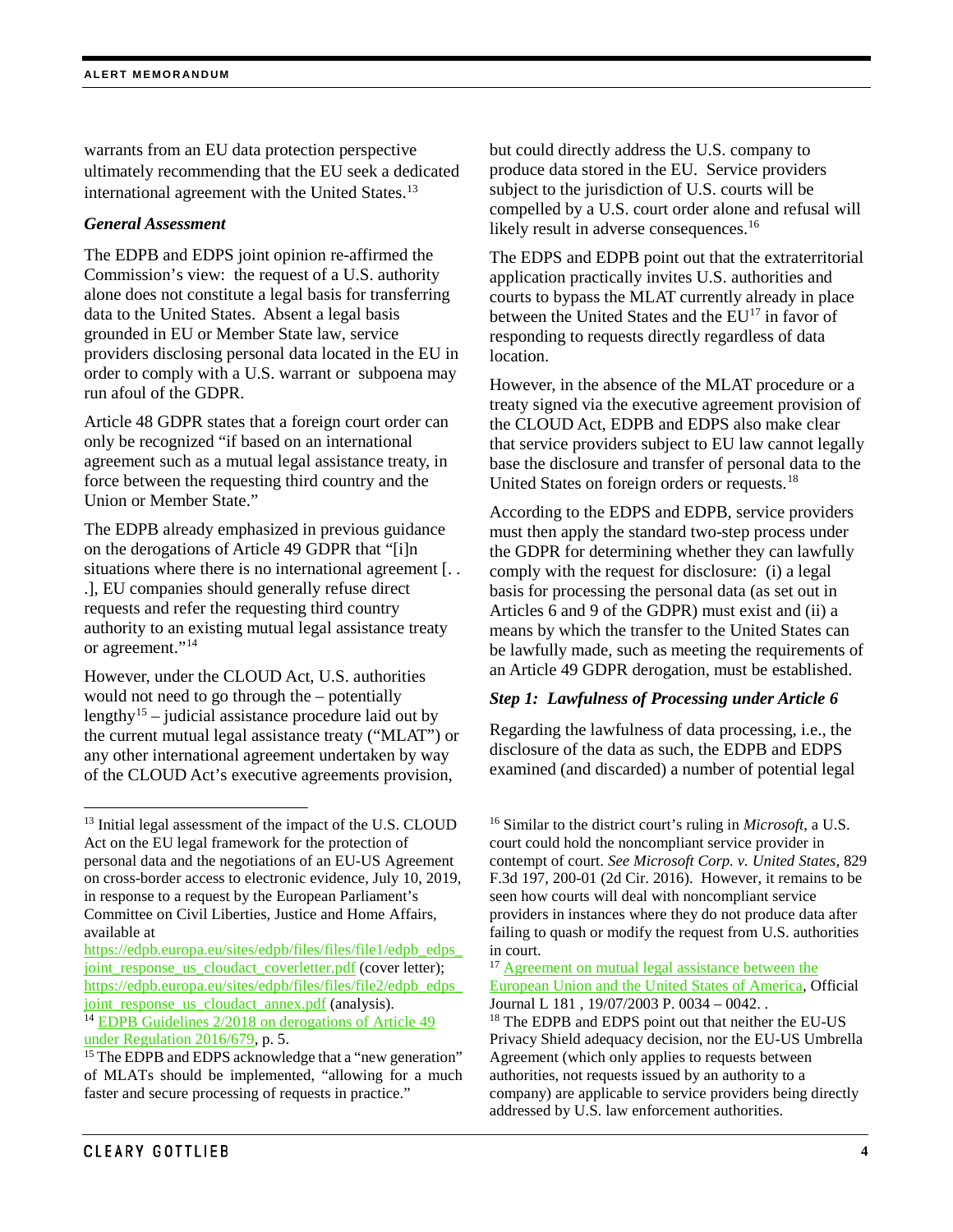bases under Article 6 GDPR. Most notably, the authorities held that (i) the service provider cannot rely on the processing being "necessary for compliance with a legal obligation" pursuant to Article  $6(1)(c)$ GDPR, since a request from a U.S. authority is only enforceable if based on an international agreement, such as an MLAT; (ii) service providers can only claim, in exceptional circumstances, that the processing is "necessary in order to protect the vital interests of the data subject," *e.g.* in cases concerning abducted minors; and (iii) the disclosure of data is not "necessary for the performance of a task carried out in the public interest" pursuant to Article 6(1)(e) GDPR, since an order under the CLOUD Act does not qualify as "public interest" in the EU.

While in many instances of data transfers from the EU/EEA to the United States in the context of (civil) litigation and investigations, undertakings will rely on such processing being "necessary for the purposes of its legitimate interests" in accordance with Article 6(1)(f) GDPR, the EDPS and EDPB have discarded this legal basis for processing in response to the request from a U.S. court or authority under the CLOUD Act for data covered by the GDPR. While the undertaking as the controller may have a legitimate interest in complying with the U.S. law enforcement request (*e.g.*, avoiding sanctions under U.S. law) and in the prevention and detection of potential criminal acts, the EDPB and EDPS see such an interest as overridden by the interests and fundamental rights and freedoms of the person whose information is being sought. The EDPS and EDPB considered, in particular, that without the protective nature of an internationally agreed framework, the data subject in law enforcement matters could be deprived of their right to an effective remedy guaranteed in Article 47 of the Charter of Fundamental Rights of the European Union. It is also conceivable that the transfer of data may lead to prosecution for acts not sanctioned in their own country (dual criminality principle).[19](#page-4-0) 

The EDPB and EDPS further stressed that "the compelling nature" of the U.S. law enforcement request and the limited information flow connected with such requests run afoul of the obligations a controller would have toward the data subject under the GDPR (in particular, transparency), which in turn are directly linked to the data subject being able to exercise the rights bestowed on him or her by the GDPR.

## *Step 2: Derogations for Transfers under Article 49*

Apart from the legal basis for the transfer as an act of processing under the GDPR, the two-step process also requires that Chapter  $5$  GDPR $^{20}$  $^{20}$  $^{20}$  be satisfied where the transfer is to third countries such as the U.S. As the generally required safeguards are unlikely to apply in this context, the EDPB and EDPS focused on derogations provided for in Article 49 GDPR, with emphasis on a strict interpretation, "so that the exception does not become the rule."<sup>[21](#page-4-1)</sup>

In particular, the EDPB and EDPS held that (i) the transfer would not be "necessary for important reasons of public interest" pursuant to Article 49(1)(d) GDPR, since the public interest of a third country such as the U.S. is of no consequence to the GDPR; and (ii) it is generally not "necessary for the establishment, exercise or defense of legal claims" pursuant to Article 49(1)(e) GDPR, unless there is a close link between the data transfer and a specific procedure.

Finally, the EDPS and EDPB considered the legitimate interest derogation somewhat hidden in Article 49(1) sent. 2 GDPR, but concluded that due to the higher threshold compared to Article 6(1)(f) GDPR and the requirement for notifications to all data subjects and the data protection authorities, which will often be prohibited by the warrant, this is unlikely a valid basis for a transfer. In particular the additional condition of suitable safeguards for the protection of the data will be difficult, if not impossible, to implement for an undertaking in the face of a CLOUD Act request.

## *Recommendation of the EDPB and EDPS*

As a result, the EDPS and EDPB strongly recommended that an international agreement be concluded between the EU and the United States, containing sufficient personal data protection provisions on which the disclosure and transfer of such data could be based in the future.

<span id="page-4-1"></span><span id="page-4-0"></span><sup>&</sup>lt;sup>19</sup> On the other hand, it is perhaps conceivable that in cases where the behavior is sanctioned in either country, this would weigh in favor of a transfer.

<sup>20</sup> Chapter 5 GDPR sets out principles and prerequisites for the transfer of personal data to third countries. <sup>21</sup> Opinion p.6.